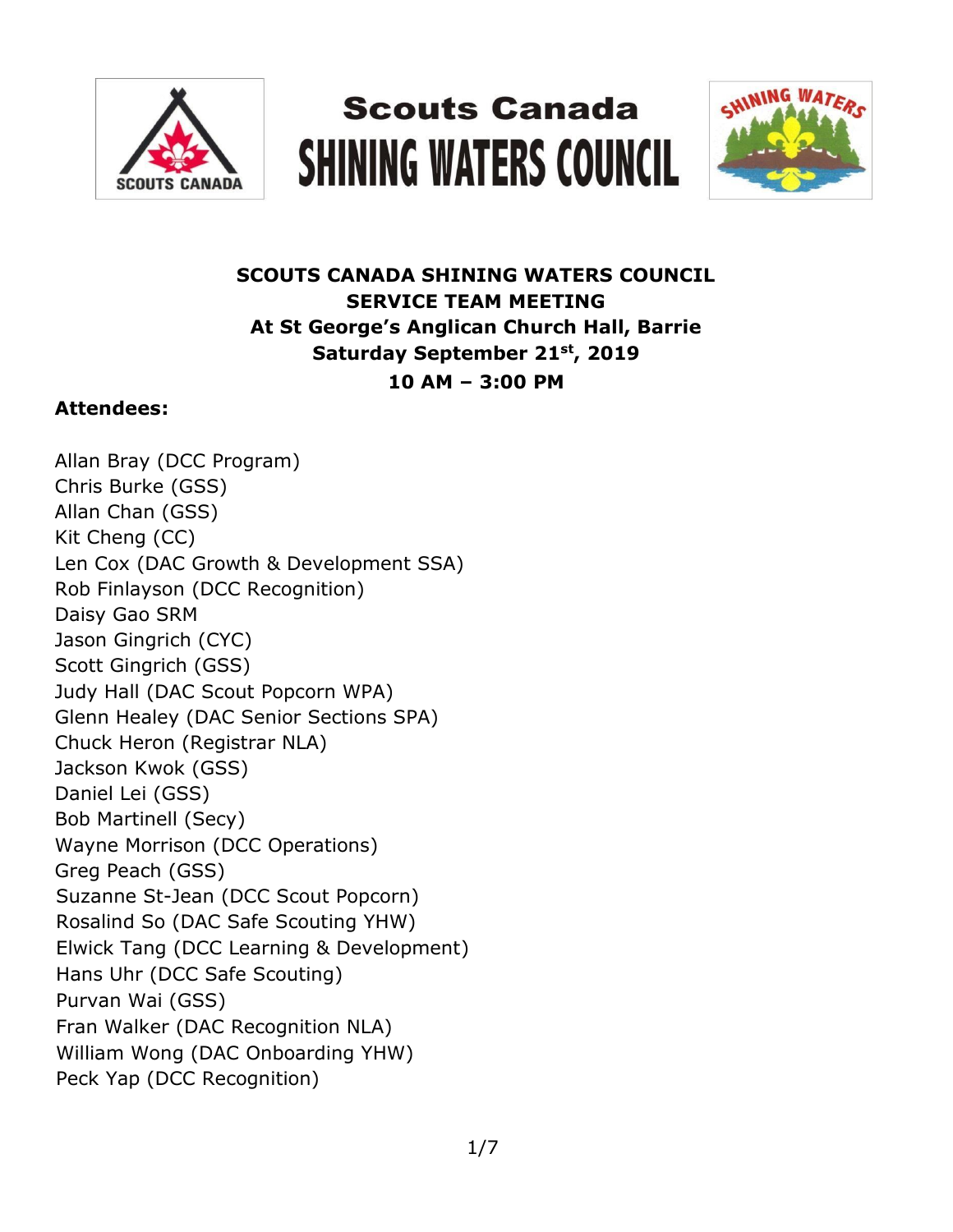**Regrets:** Craig Carr (Camp Wildman) / Jim Finnigin

## **PLAN:**

## **Call to Order, Introductions & Icebreaker…**CK3

Kit C, Jason G and Kit C welcomed everyone to the meeting and everyone introduced themselves and who they represented. Kit welcomed Daisy Gao to her new SRM position then presented the agenda.

## **Approval of Previous Minutes (May 11, 2019)/Matters Arising**...Bob M

Moved: Bob M; second: Glenn H. Bob M advised there were several issues outstanding for the CK3 from the last meeting. No further discussion. Approved [Secretarial Note: In fact there were no issues outstanding].

## **Safety Minute…**Hans U

A Risk Assessment form was issued reminding everyone that we should be doing risk assessments continuously even if informal ones. As an opening activity, let's make it safe [See "DCC Safety Moment September 2019"]. Feedback from everyone is always welcome, requested and anticipated.

## **Council Updates...**Kit C

#### Team Structure

- A "needs-based" support model is the way forward.
- The "Group Health Navigator" is a self-evaluation working with the GC and GSS.
- The "CP Navigator" is also a self-evaluation of section health.
- The new Service Team Structure divides Scout Groups into categories for servicing/support: Tier 1, 2, 3 or 4 with specific types of support needed. The tiers are merely a means to ensure all Groups get required support to remain healthy and hopefully to grow.
- A model to address conflict resolution is required as part of the needs analysis. **Action: CK3**.
- Although day-to-day servicing/support should improve where the need is greatest, concerns were voiced over the inequity in how Scouters are recognized; ie, some Scouters are very diligent in recognizing those around them while other equally or better deserving Scouters elsewhere go unrecognized. Situations as above should be identified and communicated as they arise.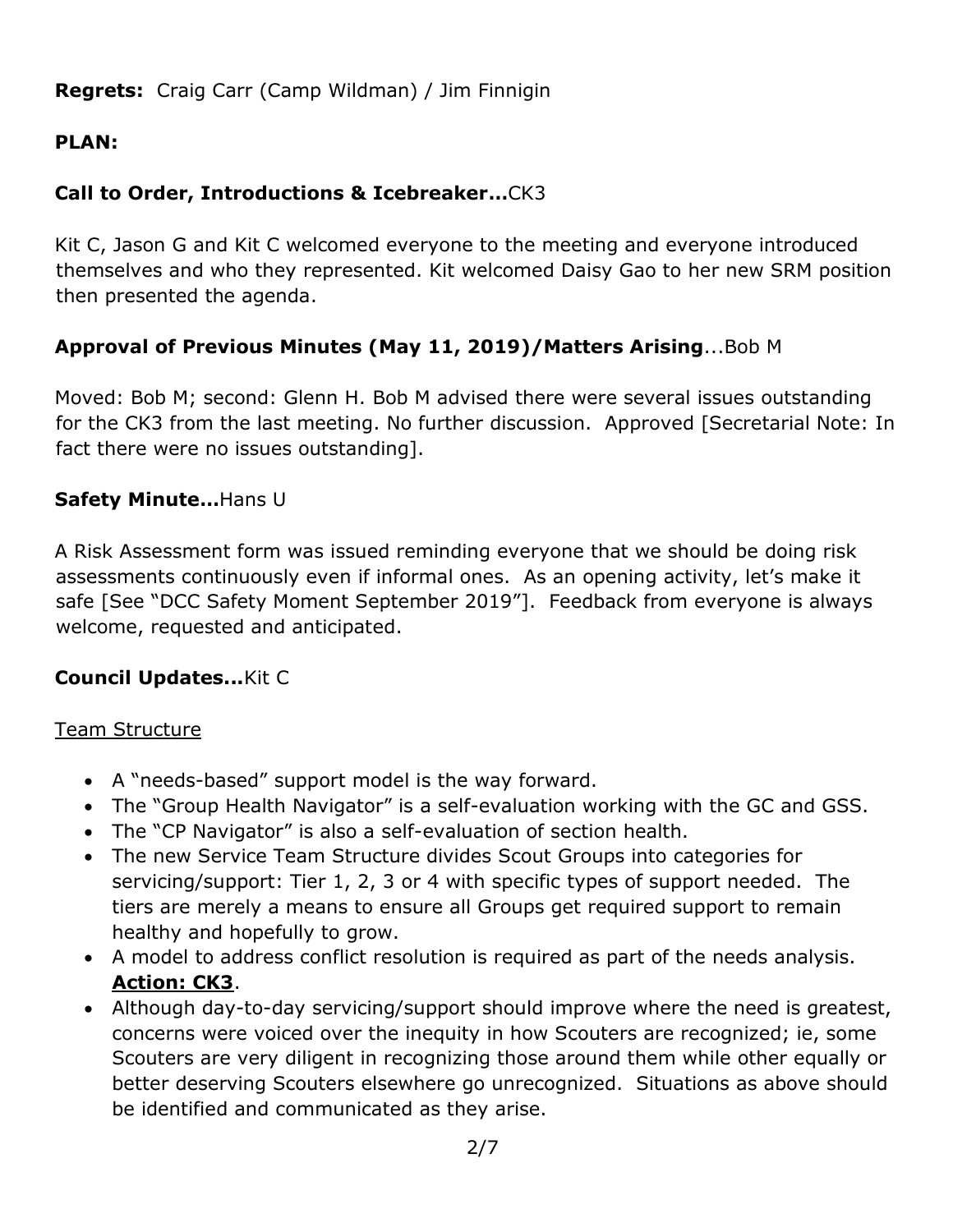- There are 90 Groups in SWC.
- GYC model no longer applies. Senior youth representatives invited to Group Committee Meetings.
- Use of CP Navigator in Program Quality Assessments (PQA) is a possibility but it should not be the sole factor/contribution to the PQA.

## Membership Growth

- Our aim is to sustain our current Groups but to sustain growth.
- The standards for growth were identified [See slide pack].
- SWC is currently up by 4% in registrations over last year at this same time.
- $\bullet$  SWC is 2<sup>nd</sup> across the 20 Councils @ 64%.
- SWC is  $1^{st}$  in growth @13.7% as many Councils are less than Scouting Year 2018-19.
- "Join Scouting" project implemented nationally Aug 23 in which waitlisted youth were offered a spot in a Group and had 48 hours to reply. Of 497 e-mails sent to SWC parents, 40 new youth registrants within 4 days (8.1% uptake). However, there were issues such as youth joining already full sections (addressed in Kit Cheng's e-mail Sept 26 to GCs, GAs and Registrars "Join Scouting Fixes")

**Lunch Break –** Thanks to the Wendat Gilwell Club and specifically, Judi (and Fred) C, Viv F and Jim O.

## **DO:**

## **Functional Team Breakouts**…Kit C

The seven functional teams met and discussed these themes (and provided an overview of their discussions after lunch):

- Working relationships and collaboration going forward.
- Supporting Group Health and Growth (from the functional team's perspective)

## Group Support…Kit C

 The "vision" of the new Group Support model is not well understood; need to remove uncertainties as many are expressing their own impressions. A communiqué and feedback is required. **Action: CK3**. [Secretarial Note: "SWC Next Step Communication Draft" issued Oct 10 for Council Leadership Team review]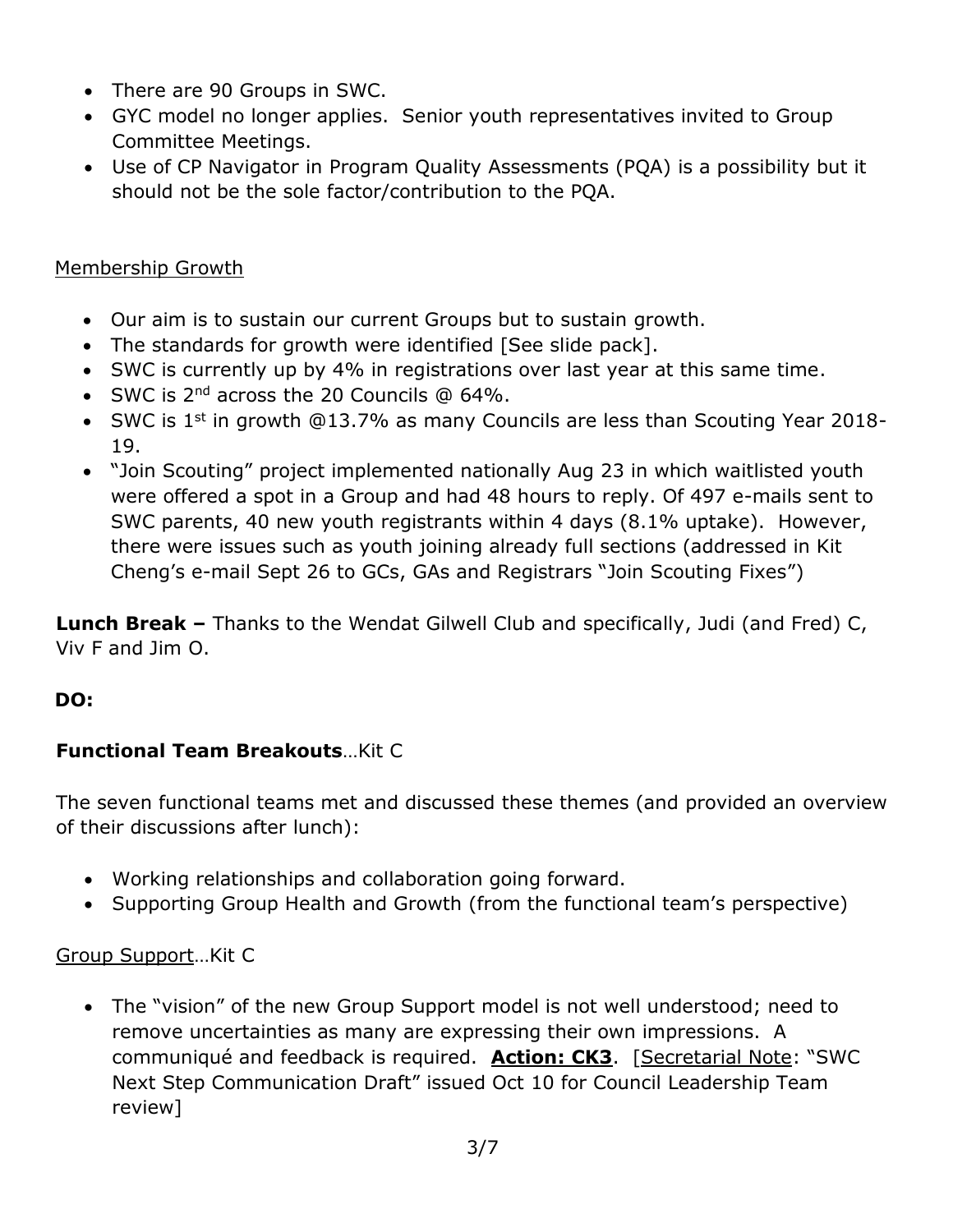Initiate a monthly conference call to GSS. **Action: CK3**.

## Learning & Development... Elwick T

- Info will be passed through GSS
- L&D team is divided; eg, Special Events, Workshops (such as safety skills), CP [WBI and WBII models – want more experienced Scouters ("trainers") to assist], and Skills (to share outdoor skills experience)

## Program…Allan B

- Opined what program can do in line with ongoing group support changes.
- Still need Areas to manage/facilitate programs; eg, camps, Kub Kars, Scoutrucks.
- Do what we can to give opportunities to participate.

## Operations…Wayne M

- Council Newsletter is continuing . . . contributions to be small articles with links.
- Council will have a new internet/web site (details to come).
- Scoutstracker licences those current can be renewed but new entities need to be ordered (Wayne issued e-mail reminder/status Sept 27 "Council ScoutsTracker deadline to renew October 4").
- Area calendars events will be merged into the Council calendar if the event initiator/sponsor decides to do so.
- Scoutstracker training is required; likely by conference call or webonair. Details to come.
- E-mail distribution to the Areas uses addresses identified in myscouts.
- New volunteer Scouter vacancies in Scouts Canada announced: <https://www.scouts.ca/volunteer/volunteer-opportunities.html>

## Recognition…Rob F/Pek Y

- Further exploring integration of the group support changes and how to support GCs while engaging GSS and DCC teams.
- Looking at forming action groups to ensure recognition while retaining and drawing in other Scouters.

Scout Popcorn…Suzanne S. Order sheets and materials were distributed to Area representatives over lunch.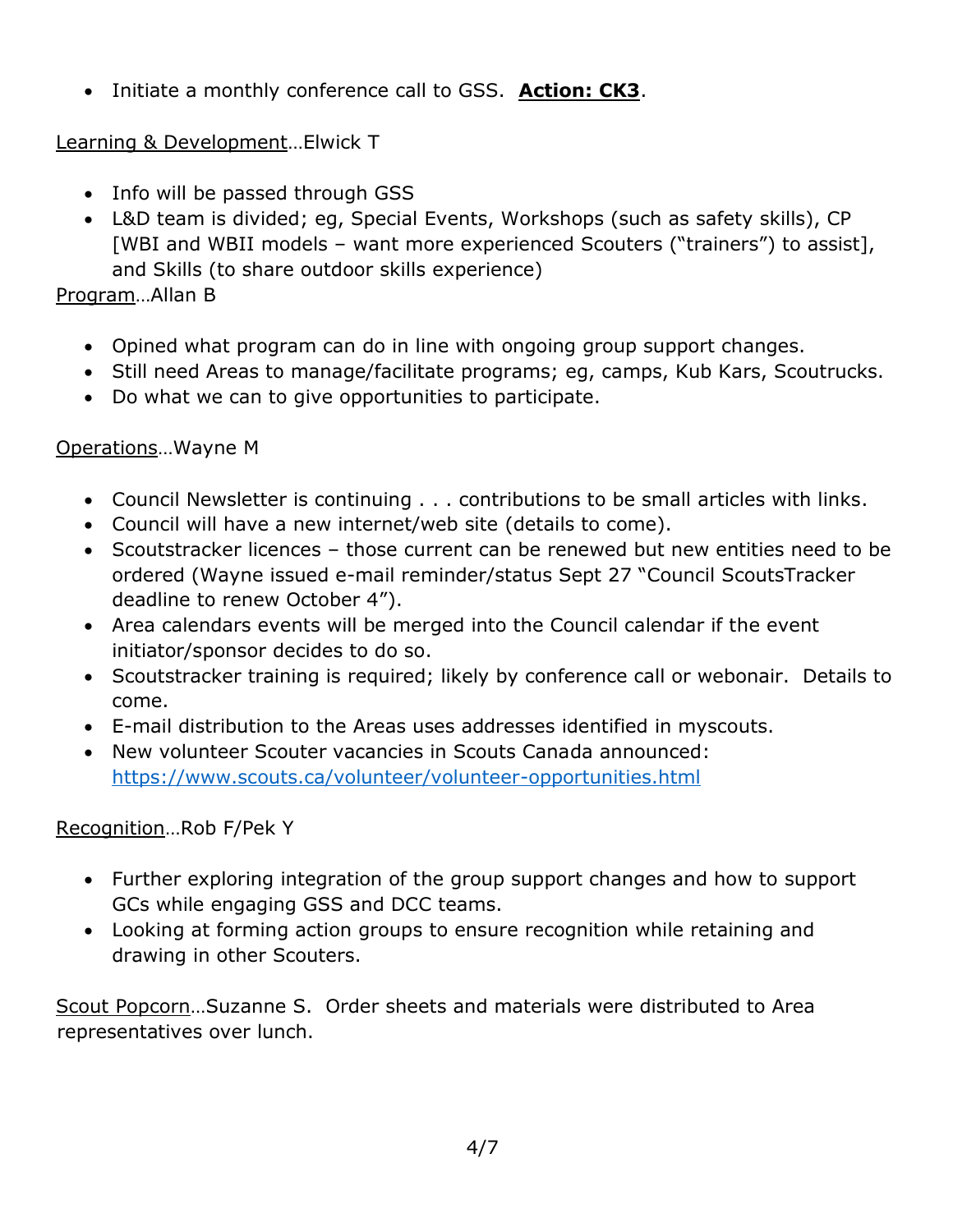#### Safety…Hans U

- Some uncertainty without national Scouting Safety policy.
- Communications are improving with a new web page.
- Safety Team are there to help educate
- GSS need to be "ambassadors" to collect safety info and deliver feedback.
- DCC Safety commits to ensuring GCs/GSSs receive all information including standards.
- Must be discreet to ensure privacy of members and volunteers.
- Safety (awareness/risks/analysis) requires involvement in Council learning/development courses, ScoutCons and workshops.
- Can assist GCs but need to know what the needs are.
- Wonderful if every Scouter did/does risk assessments in all they do.
- "Safety Moments" issued monthly should be more Council-specific; therefore, need feedback from everyone.
- Safety Team can help GCs (and their Groups) understand safety concepts to ensure parents are confident that "your child is safe with us".

## **General Sharing and Discussions**…

#### Join Scouts (myscouts)…Kit C

- "Join Scouting" initiative bypassed the section caps on youth registrations. [addressed in Kit Cheng's e-mail Sept 26 to GCs, GAs and Registrars "Join Scouting Fixes"]
- For those Groups attempting to give priority registration to youth who have parents volunteering as Scouters, GCs/Registrars to contact Council Registrar: [alisa.vilgan@scouts.ca](mailto:alisa.vilgan@scouts.ca) .

#### Mission Zero…Kit C

- A YHW initiative.
- Attempting to solve registration for 300-500 youth waitlisted.
- Affected GCs of long waitlists invited to forum to discuss ideas/solutions
- Intention to facilitate youth to new sections by recognizing efforts monetarily

#### SPA Venturers…Scott G

- Apparent lack of viable program and not retaining youth in five different Groups (primarily in north end Barrie)
- Fact finding indicates a complex file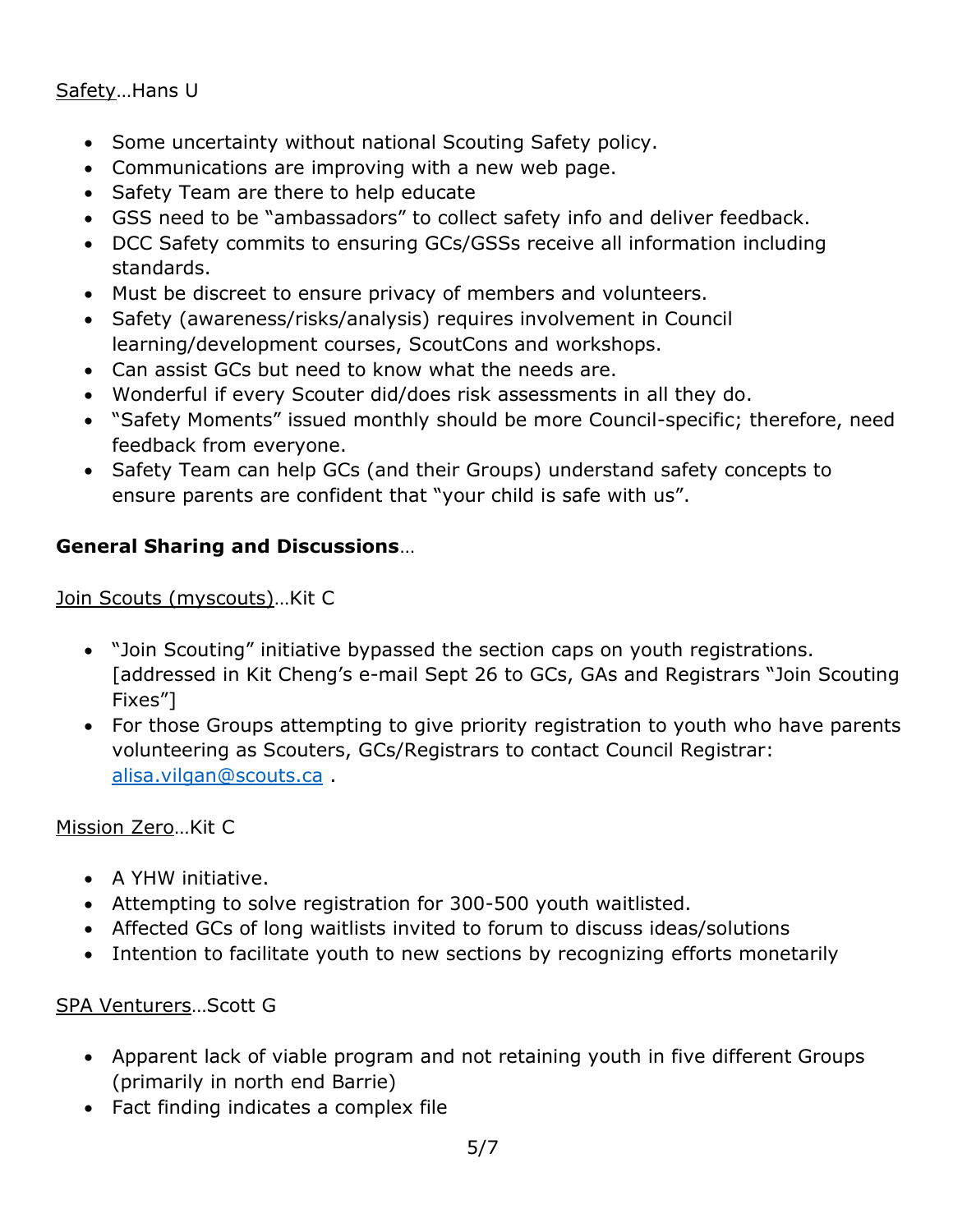- Need strong cohesive leadership team with experience in CP
- Need to strengthen Scouter facilitation skills

#### Events…Jason G

- What do we want to see? Who can run events? Where are the Area linkage opportunities?
- By continuous new Scouter flow.
- Areas know best their events and how to conduct them opportunity for external participation.
- Some Areas still have committees/teams
- Who is responsible for doing events; eg, Kub Kars. Who reviews and approves events?
- Agreed Area and Council Rallys remain; Howler and White Tail Camps; Senior Scouts and Venturers camp (SPA-last week Oct)
- Acknowledged 4<sup>th</sup> year Scouts are encountering challenges when entering Grade 9 when they would be Venturers previously.
- **Action: All**. Please send your thoughts/comments to DCC Program through DACs Program (YHW: Elwick Tang; WPA: Diana McDonald; others: your AC)

## New David Huestis Learning Centre…Elwick T

- Launch date was Sept 16, delayed to Sept 30.
- Available on SMART phones.
- Fits the new Scouter Development Model for WB Part 1
- No fee except for RIS (RESPECT training)
- GCs will be able to see progress.

## ScoutCon 2020…Elwick T

- Mar 28, 2020, 8 AM 5 PM @ Bradford District High School, 70 Professor Day Drive
- Costs: TBD
- Expo style come and go for info
- A number of entities from within Scouts Canada and outside agencies have been contacted to be represented eg, SC YLT, Popcorn, ScoutSafe, Scoutrees, STEM, Scoutstracker, Leave No Trace, Yellow Fish Pond, Adopt a Stream, World Scouting (WOSM) activities, Kevin Callan Happy Camper, Canadian Outdoor Equipment, etc.
- Just a need the team to organize it (Jason to assist SC YLT). . . **Action: All**.